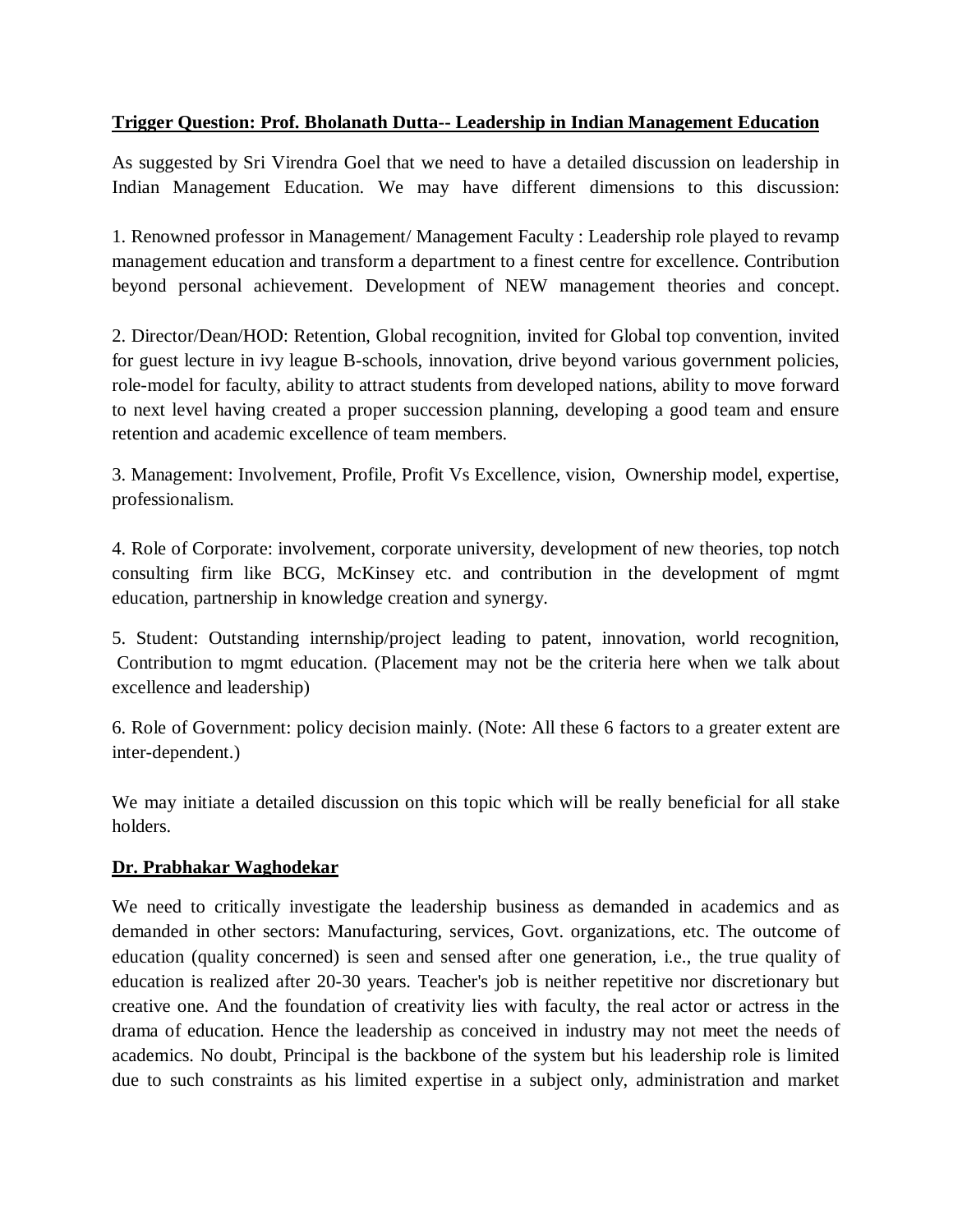driven development. Hence adopting conventional protocol or hierarchy of leadership style may prove to be an obstacle in institute-growth.

What I would like to convey that participative leadership with trust, openness, respect for academics rather than to other personal merits, aligning personal goals to academic goals, etc., may help prove rewarding. Leadership style needs not to be of mechanistic type but more on academic-humanity centered.

In such a situation knowledge-senior-faculty (not by designation or pay or number of years of service, I am sorry)involved in teaching and research may need to be "pulled" and "pooled" with the Head of Institution and Heads of Departments as a Steering Team for continuous improvement in academics.

The Head of Institute needs to be well versed in administrative task dully supported by his office staff. In fact, the volume of administration work (if really executed)is much less than that of a tehsil Office. In many institutes, many best-in-practices of administration like long leave sanction, deputation, monthly salary slip, annual/probation performance appraisal reports, maintenance of service books, dead stocks, etc.,are rarely seen. With standardization and ITC tools the limited administrative work can further be completed by a click of key-board.

# **Mr. Amal Chaudhuri**

What Prof. Dutta has indicated in his detailed mail really needs to be explored. How many management theories/innovations /concepts are developed by Indian Management Professors? Personal glory, achievement, status, colour and ambition are all traits of a successful management professor in India but how many have gone beyond their own success ( so called own world) and contributed significantly for the development of management education in India selflessly , without any Interest? I have a big doubt!

Newspaper reporting on plagiarism by Professors of Indian Top B-school and current practices really support what Hon. Jairam Ramesh spoke sometimes back. IIMs/IITs opposed ( as if they are only contributing in the growth story of India). It doesn't harm , if once again, we go through that

http://www.ndtv.com/article/india/jairam-ramesh-under-fire-for-remarks-on-iit-and-iim-faculty-107931

# **Dr. SN Ghosal**

Dear Prof. Dutta,

I am happy to note that u r initiating discussion on Leadership as desired by our Chairman Advisory Group Prof Goel. Indeed it would stimulate all members and provide an opportunity to contribute their own perceived opinions on the same. In this regard I may add that it would be all the more exciting and engage young and old if we initiate a talk on competitive intelligence on corporate governance. I had the opportunity to present a paper on Risk Management in an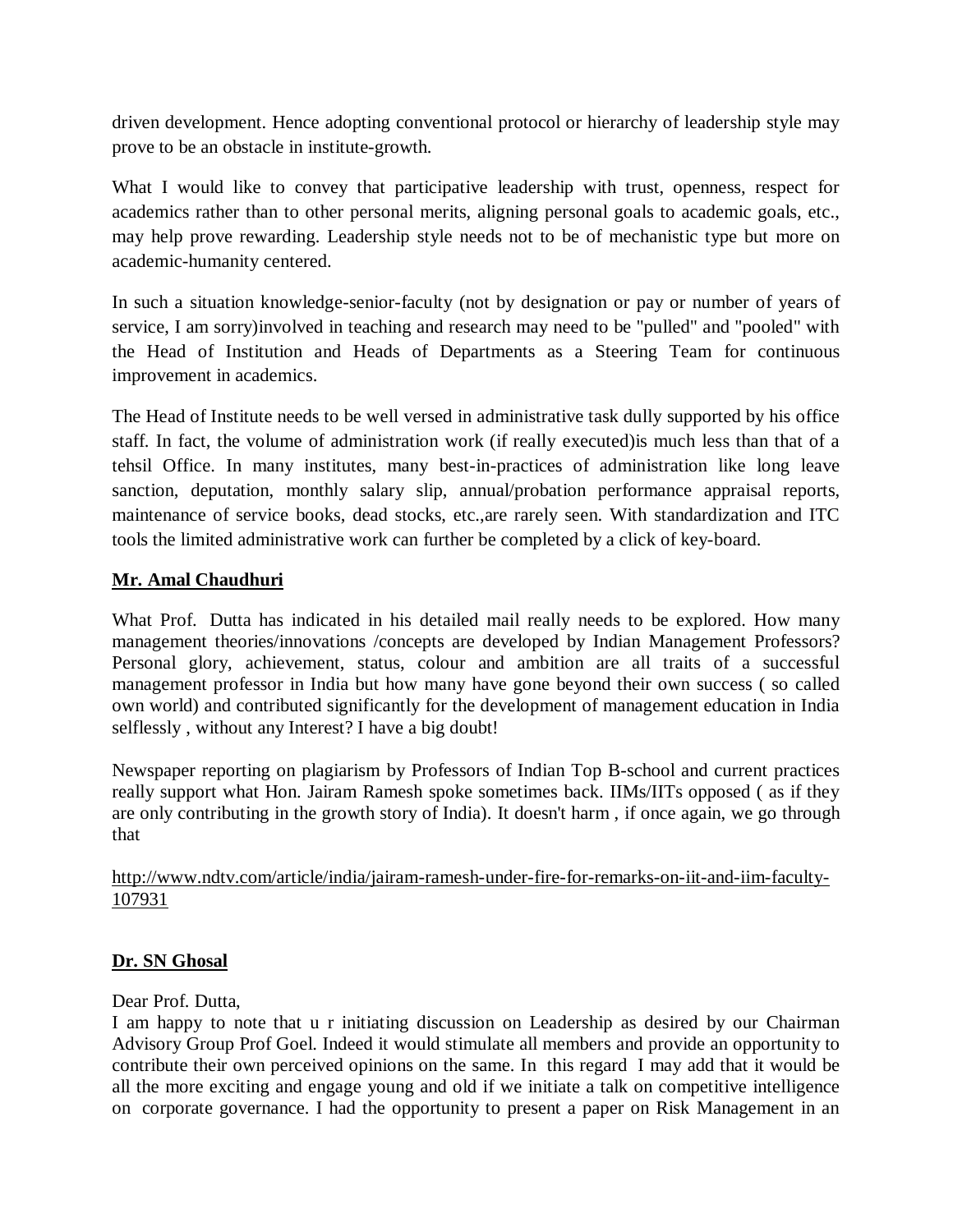International Conference organized by the Amity University Noida on the above theme. It was well represented by corporate big wigs and academicians.

# **Prof. Krishna K Havalder**

In my view, leadership in a management institute are at two levels. One is academic leadership that is the responsibility of the ' Dean ' of the institute and the second is the general administration that is taken care by the ' Director ' of the institute. In most management institutes, the Dean reports to the Director. It is said by a renowned Director that the role of a Dean is to help the Director in performing the academic tasks !

For a management institute to do well, both the Director and the Dean must understand their respective roles. They should manage both academic and administrative activities like industry professionals, using strategic planning and other management concepts.

In the Indian management institutes, out of the three institutes which figure in the top 50 management institutes, only one institute, i.e. IIM, Ahmedabad, is managed well, as per my observation. The other two institutes are struggling to reach higher rankings mainly due to lack of good leadership at the levels of Director and the Dean. The leadership at the Director level is more critical for the success of a management institute. The problem is not the lack of required management qualification, but implementation of what we teach MBA students. In other words, we don't walk the talk !

# **Prof. Bholanath Dutta**

Dear All,

One strong observation on the discussion as add on to the views expressed by Prof. Krishna Havalder:

It is necessary that faculty should have the confidence on the leadership qualities of a Dean and Director which is missing in most of the places for varied reasons.

Horizontal growth of B-Schools has given untimely vertical career growth to many faculty who are not matured enough to take over the responsibility (maturity by experience and knowledge and not by age).

One research says that most of the B-schools (World Class) grown significantly at the start-up stage (and there after also) when headed by industry senior level professional.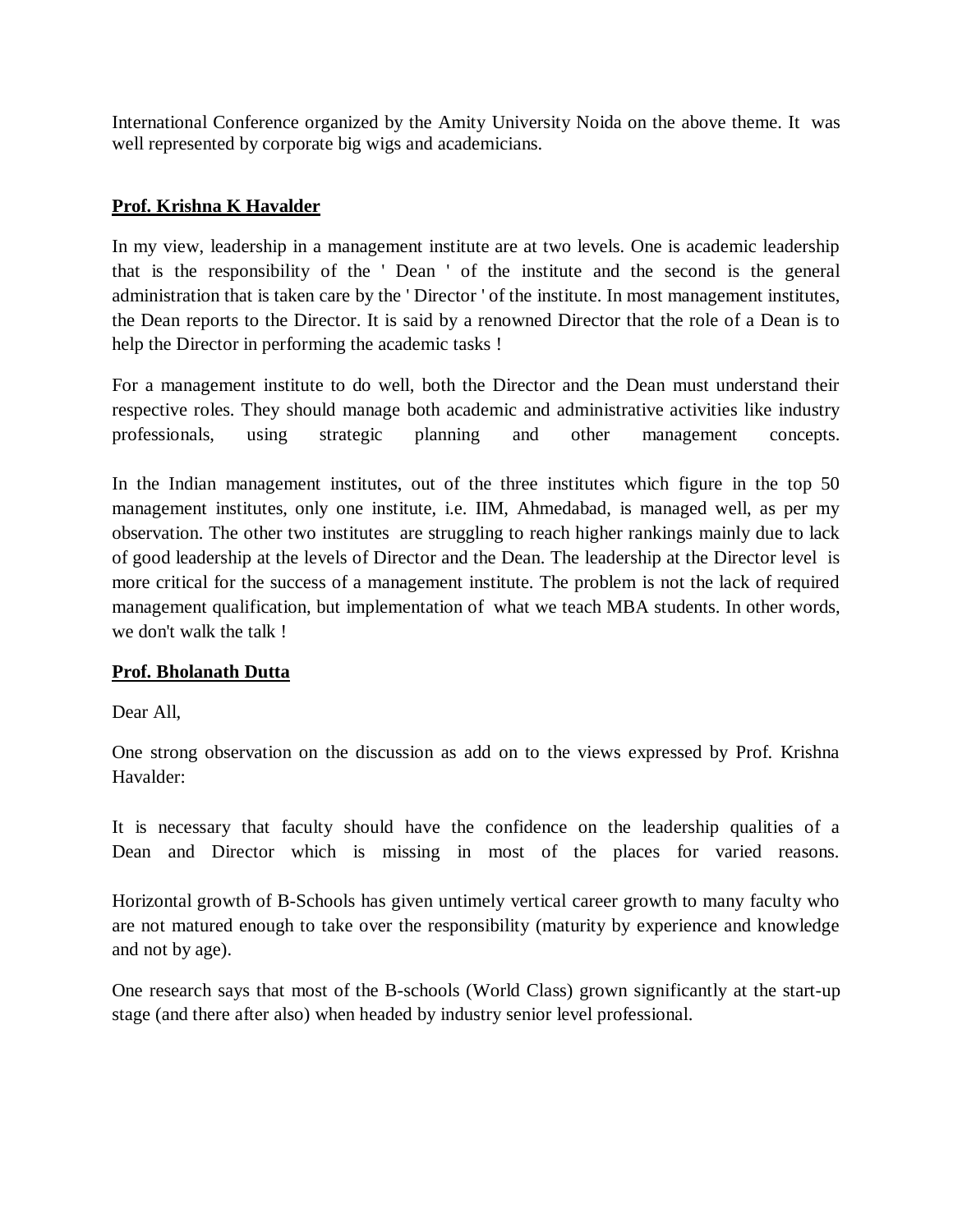### **Prof. Raveendran**

It is very true that the biggest challenge being faced by a good number of management schools which sprouted in the last decade in our country is the lack of proper leadership. Most of such schools have ,as the Director or Dean, somebody who is a yes man or madam dancing to the tune of the management or trust of the Institute. He or She is only interested in clinging on to the job. Such persons cannot command respect from the subordinate teachers. An atmosphere of distrust will prevail in such schools. Organizational commitment will be a casualty in such organizations. Naturally, such demotivated. Set of teachers cannot inspire the students. Eventually, a mediocre school takes shape. A place where leadership is to be nurtured and developed becomes a place from where a disillusioned set of diffident students pass out. A sheer waste of precious resources. How ever one should not forget that there are also excellent schools in the country manned by excellent leaders

### **Dr. Prabhakar Waghodekar**

Amal has raised some issues that are being faced by tertiary education sector in India since long. It is the chronic ailment.

In fact, the senior faculty in tertiary education is expected. as seen in developed countries, to be the light house of nation, giving new dimensions and directions to nation, through contemplation, meditation, experimentation and research We the faculty, senior and junior, however remain as the subject teachers only, stagnant, barring very very few rare cases.

I sincerely think, let us start from the individual as there appears to be hardly any goal alignment among regulatory bodies, institutes and employees.

And one of the starting point that is already communicated to MTC is Zero Defects at faculty level. Please see the attachment. Let us be "doers" rather than preacher or (merely a subject) teacher!

#### **Mr. Amal Chaudhuri**

The major challenge in Teaching Community is EGO. Every one think s/he knows everything. The person with Doctorate Degree feels that s/he knows everything on the earth. So much efforts are put to create own visibility. Senior professors are not interested in mentoring the juniors and busy in their own career progression. Directors/HODs/Deans are not different.

I believe that the MINDSET of the teachers need to CHANGE first to bring any change in student community or breakthrough innovation. I strongly believe this PLATFORM can do a lot in changing the mindset of teachers ( mgmt).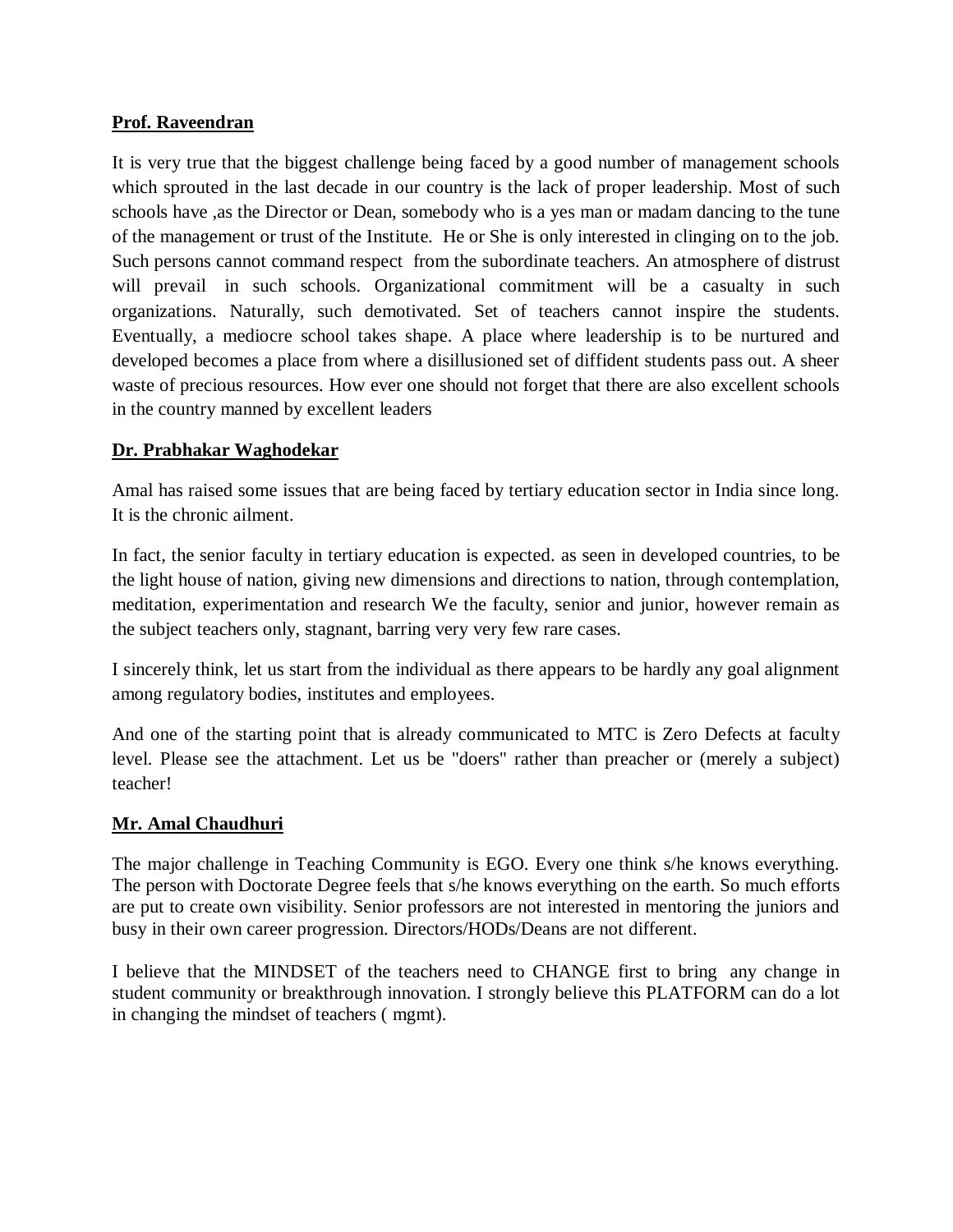# **Prof. Bruce Miller**

Amal,

Good post. I agree with what you wrote.

Recently at my institution we had a review of the student performance for the first semester. Hindustan University has engineering and management, and my teaching career has mainly been with MBA. Maths seemed to be a big problem for a large number of our students and there were discussions on how to improve their understanding and performance.

Although I haven't announced it yet, or gotten approval, at the beginning of the new semester I will attend the first year math course. I will attend every class, do the homework and assignments, and take the exams. I will not speak in class, question the teacher, or ask for explanations / special help (even though I tell my students to do so) - as I do not want to intimidate the teacher other than by my presence. When the course finishes I should understand the subject better and hopefully see the difficulties the students face - from the student perspective. I will make my grade public, good or bad - to keep me serious.

If it works out I will take 1 course every semester - to remain in touch with the student side of education; and to increase my knowledge in other areas. Unfortunately what I find to be very common is that when 'students' finish their education, they are done with their education.

# **Prof. Ramesh Vemuganti**

3 major diseases afflicting the Management education in colleges & universities in India :

1. **Absence of Internal technology transfer** -- TT. Technology includes Information/Knowledge/Skillsets. TT must happen in areas like gaps in teaching methodologies, case studies, daily role plays, practical orientation, contemporary subjects, Technology Mg, impact of social media netwroking  $\&$  the likes. There is a great deal of brainstorming  $\&$ exchange of info on matters not related to the program -- remuneration, working conditions, commuting, staff room upkeep, leave, canteen, etc.

2. Very little Mentoring is being done. A Dean/ Director/ Professor must mentor, nurture & develop the faculty/ Asst/ research scholars. In any organization, a Manager mentoring & guiding the juniors & subordinates adds to the organizational effectiveness. So also any institution. Faculty/ Asst/ research scholars must keep asking " How can I improve? What can I do to make today"s lecture more interesting?, others.

3. The Professors/ Faculty / Scholars must **shun ego, go on updating** & ask questions. **Asking is one of the most effective ways of learning today**. People who ask questions to know a thing or clarify a doubt make rapid progress & overtake others who dont. Or else, they keep teaching with 5 year old knowledge & students keep away fro their classes.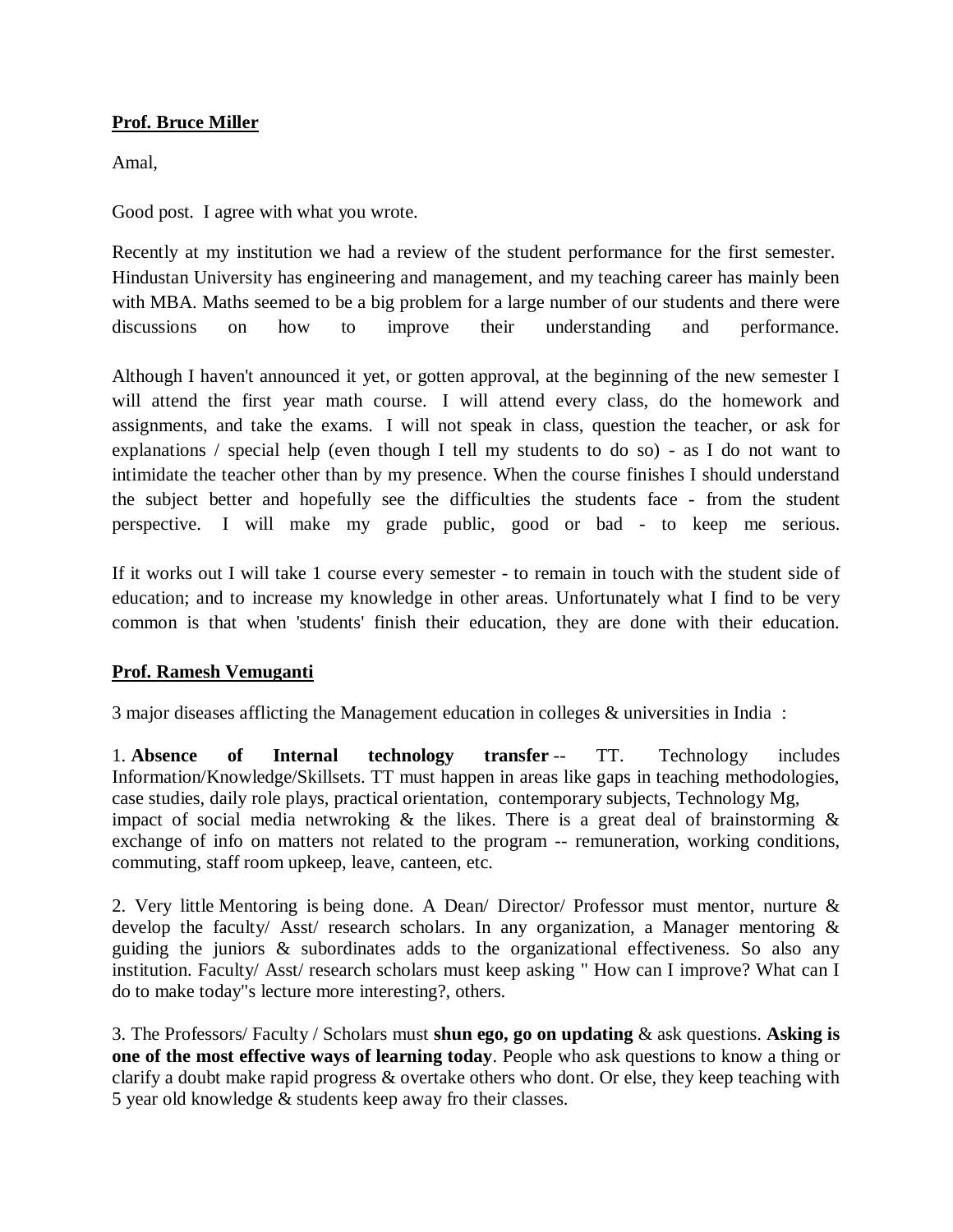4. Any person who walks into a college/ institution must not be given a class to teach immediately. He might have excelled in industry or in previous job or enterprise. Give a trial class, seek the feedback from students & if satisfied, he/she will continue.

India has around 8 to 10 lakhs educated/ intelligent persons with tons of knowledge & wealth of experience -- scientists, officers from Armed forces/ Govt/ Banking sector, managers & senior executives from private sector/MNC, who took VRS/ retired & looking for a job today. Most of them want to take up teaching. Institutions oblige, students retaliate. That is the problem, crux of the issue.

Any college which addresses the above issues is on its way to next level.

### **Dr. Padma Mishra**

Dear Amal

Please do not generalize. I have been very lucky to have 5 teachers who deserve credit for making who i am in different stages of life.

one between 1-2 grade...two between 5-9 grade... one from 10- to 12 th and the final a very senior professor from the day i got selected in MBA ..from july 1997 to till today...and will continue to be my mentor.

Of course there are a number of average and bad teachers but i don't have time to remember them.

try counting your teachers ...i am sure you will find them too.

The problem is both ways.... if one wants to drink water with help of someone else one must learn to kneel ... and once the thirst is quenched ...one must look down on the giver of water.

But that is exactly what youngsters do. I have helped, coached others just like my teachers did for me...I may not know everything...but tell what ever way i can or introduce to those who can.

Today they don't bet an eyelid when they have to get mean .....the shame is gone.

Yes the shame is gone....

So others take cue and don't want to repeat the mistake i did...

their are many of colleagues who now point this out and say see you were being so generous...have you got the result....

I get away by saying that i did what i thought was right....i am not responsible fro someone else's behaviour..i can only watch my own.

But Amal ...lets be frank....It is very painful.....Its like watching the plant you sowed...hoping it would grow and bear good fruits going all twisted...